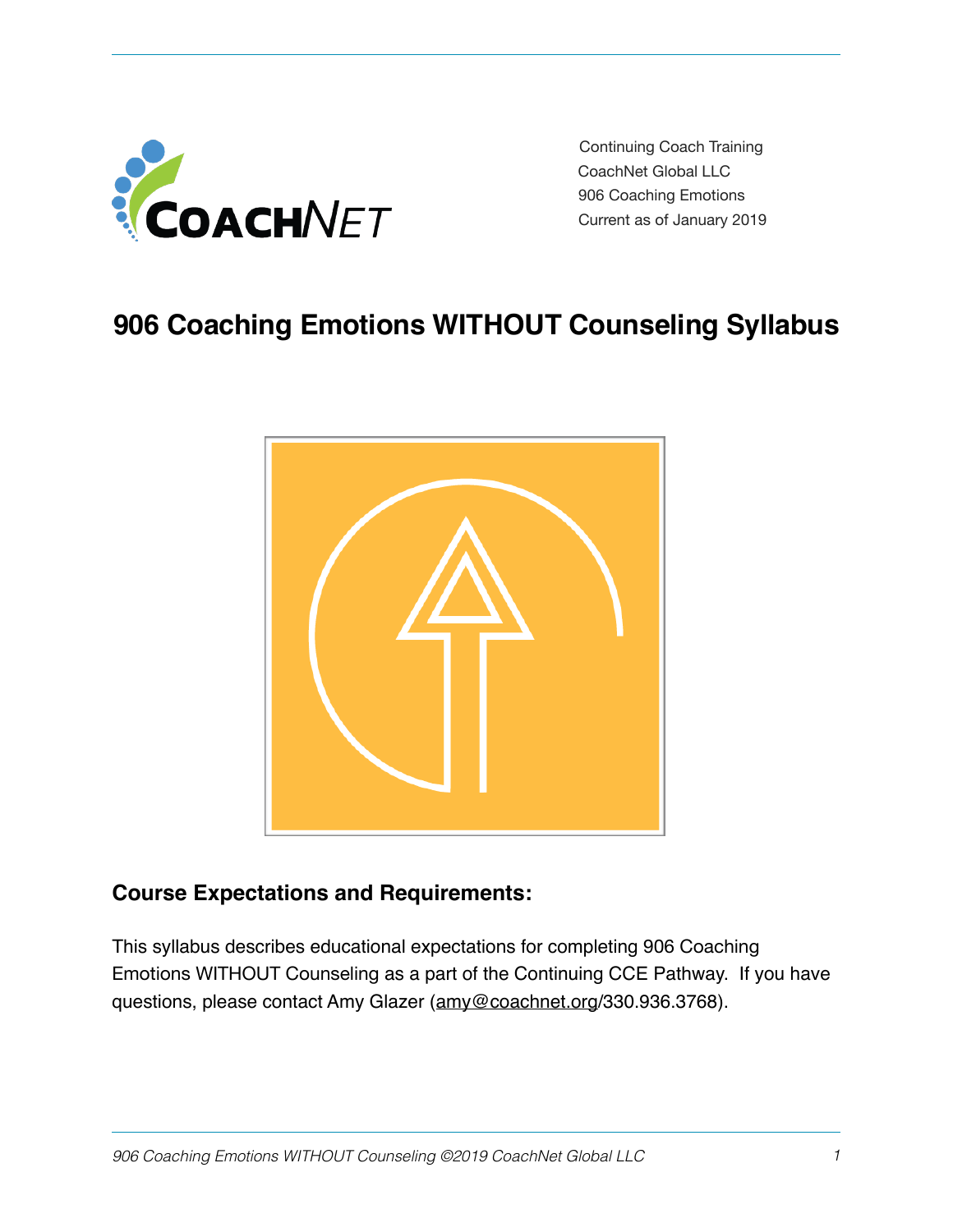#### **Basic Information:**

- 906 Coaching Emotions WITHOUT Counseling
- Online

### **Number of Coach Specific Training Hours**:

- 4 x 60 minute class sessions (online)
- CoachNet uses a system called Zoom Meeting for our online training. You can access it through the Zoom Meeting app, or through your browser. You can acquire the link through [www.coachnet.org](http://www.coachnet.org) under My Courses.
- One writing assignment (submitted for review by instructor).

#### **Instructor's Name:**

Amy Glazer, ACC [amy@coachnet.org](mailto:amy@coachnet.org) 330.936.3768 

### **Contacting the CoachNet Team:**

Amy Glazer, ACC Director of Coaching Community [amy@coachnet.org](mailto:amy@coachnet.org) 330.936.3768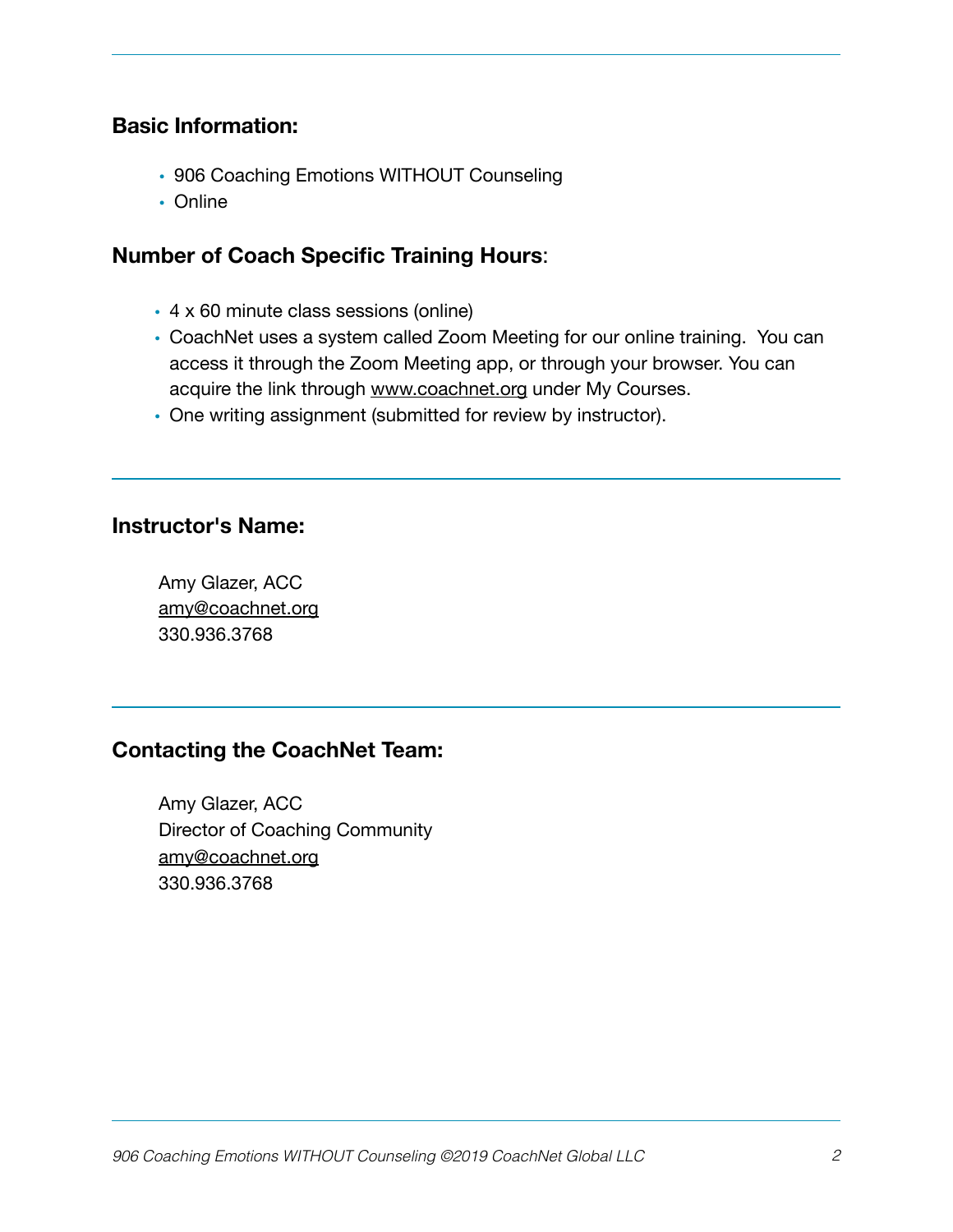# **Website Description:**

The highs are high and the lows are low. Any significant change process will include some amount of emotional management…are you equipped to stay in coach mode and still help your clients?

This course focuses on coaching change through strategic and tactical process, leveraging emotions for positive impact, providing accountability and managing progress in the unique ways that the most effective coaches do.

This course covers the following ICF Core Competencies:

- *#2 Establishing the Coaching Agreement*
- *#3 Establishing Trust & Intimacy with the Client*
- *#4 Coaching Presence*
- *#5 Active Listening*
- *#6 Powerful Questioning*
- *#7 Direct Communication*
- *#8 Creating Awareness*
- *#11 Managing Progress & Accountability*
- 4 60 minute sessions
- 4 coach-specific training hours

This class is a part of the Continuing CCE Pathway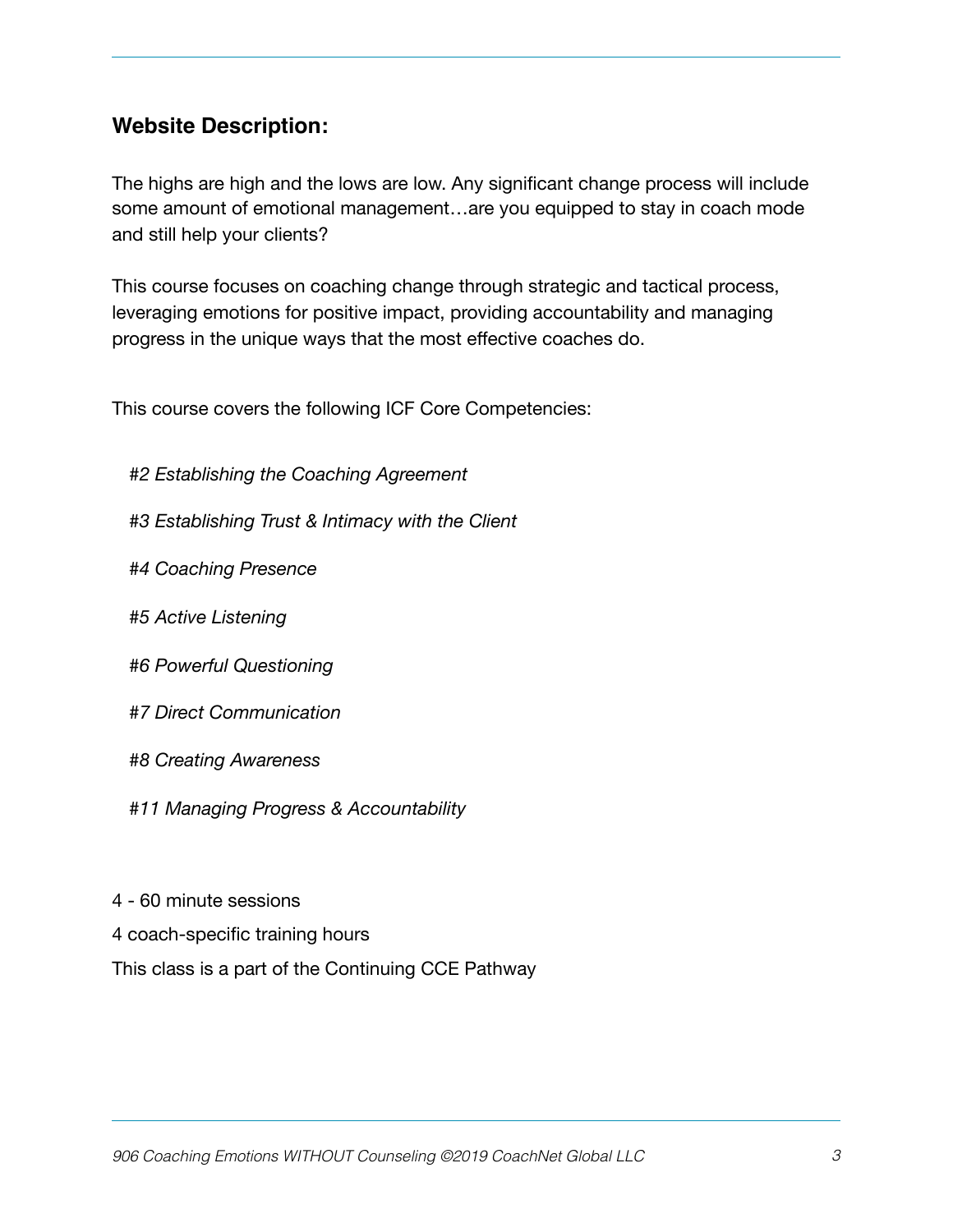# **Course Objectives:**

The objectives for this course are:

- Help coaches understand and identify emotionally charged situations.
- Develop strategies for helping clients name the emotions they're feeling.
- Develop strategies to help clients act on those emotions in healthy and appropriate ways.
- Understand and use appropriate strategies to diffuse emotions so that they can be helpful to the coaching relationship.

## **Required Student Resources:**

To successfully complete 906 Coaching Emotions WITHOUT Counseling, you will need:

- A reliable internet connection
- A reliable telephone
- A copy of the 906 Coaching Emotions WITHOUT Counseling Participant's Sessions Guide
- An email address
- Word processing software to submit final assignments in Microsoft Word format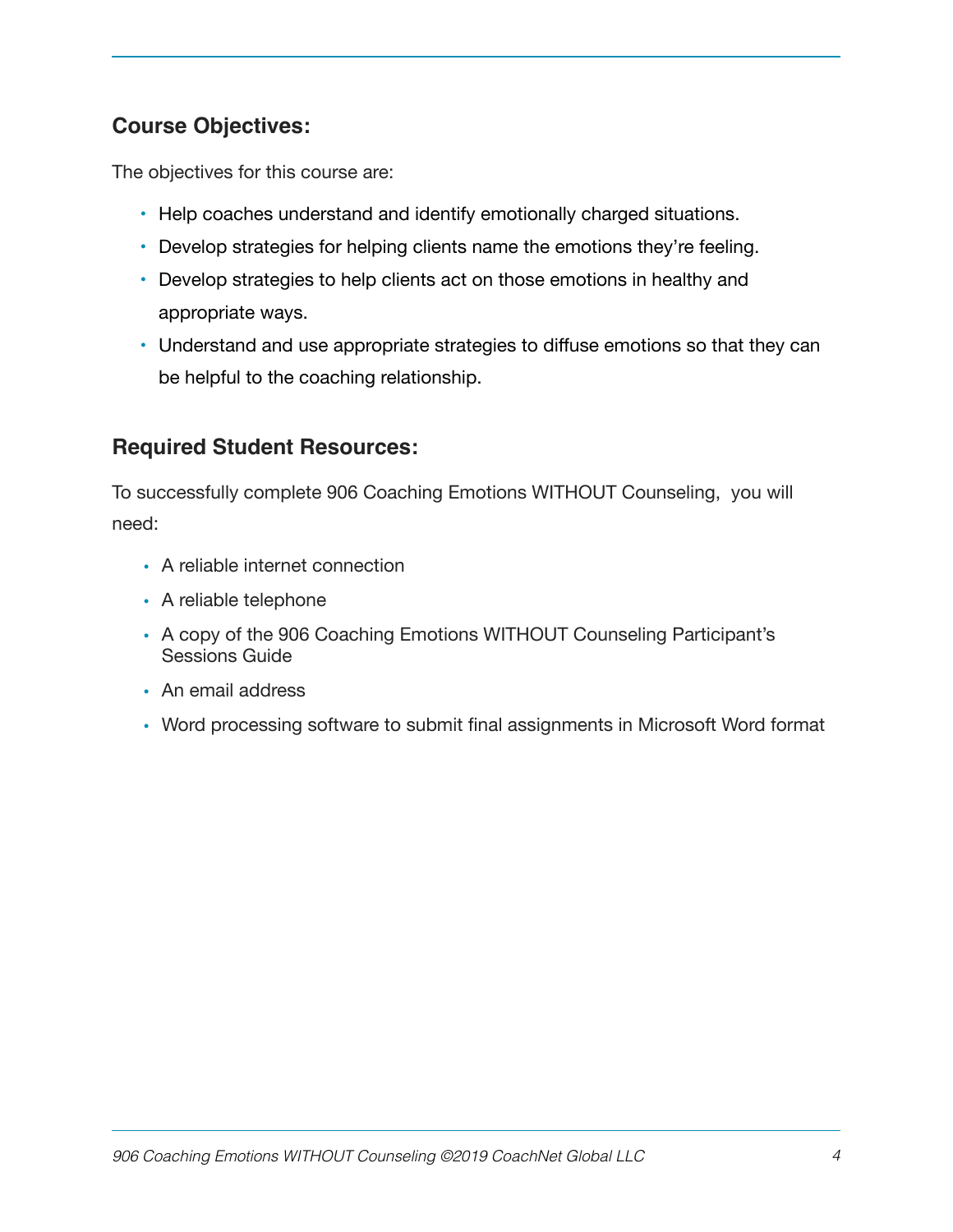# **Course Schedule/Outline/Calendar of Events:**

906 Coaching Emotions WITHOUT Counseling follows one of two formats: online for 4 - 60 minute sessions, online for two 2 hour sessions. Both formats include follow up assignments.

906 Coaching Emotions WITHOUT Counseling begins online 2-3 times per year on average.

| <b>Session</b> | <b>Class Focus</b>                                                  | <b>Follow Up Assignment</b>           |
|----------------|---------------------------------------------------------------------|---------------------------------------|
|                | <b>1</b> Getting the relationship right<br>for ideal communication. |                                       |
|                | <b>2</b> Exploring emotions and<br>Focusing on the future           |                                       |
|                | <b>3</b> Tension – Great Ally or<br><b>Astounding Obstacle?</b>     |                                       |
|                | 4 Making Emotional Energy<br>Serve Your Client                      | Journal Assignment (15-45<br>Minutes) |

*Course Outline:* 

All assignments must be submitted to the Instructor within 30 days of the final class.

# **Criteria for Grading:**

906 Coaching Emotions WITHOUT Counseling is conducted on a pass/fail basis.

You will pass 906 Coaching Emotions WITHOUT Counseling if:

- You attend the required 75% of live course sessions and participate in class discussions
- You listen to the recordings of missed session
- You submit your writing assignments demonstrating comprehension and application of the material